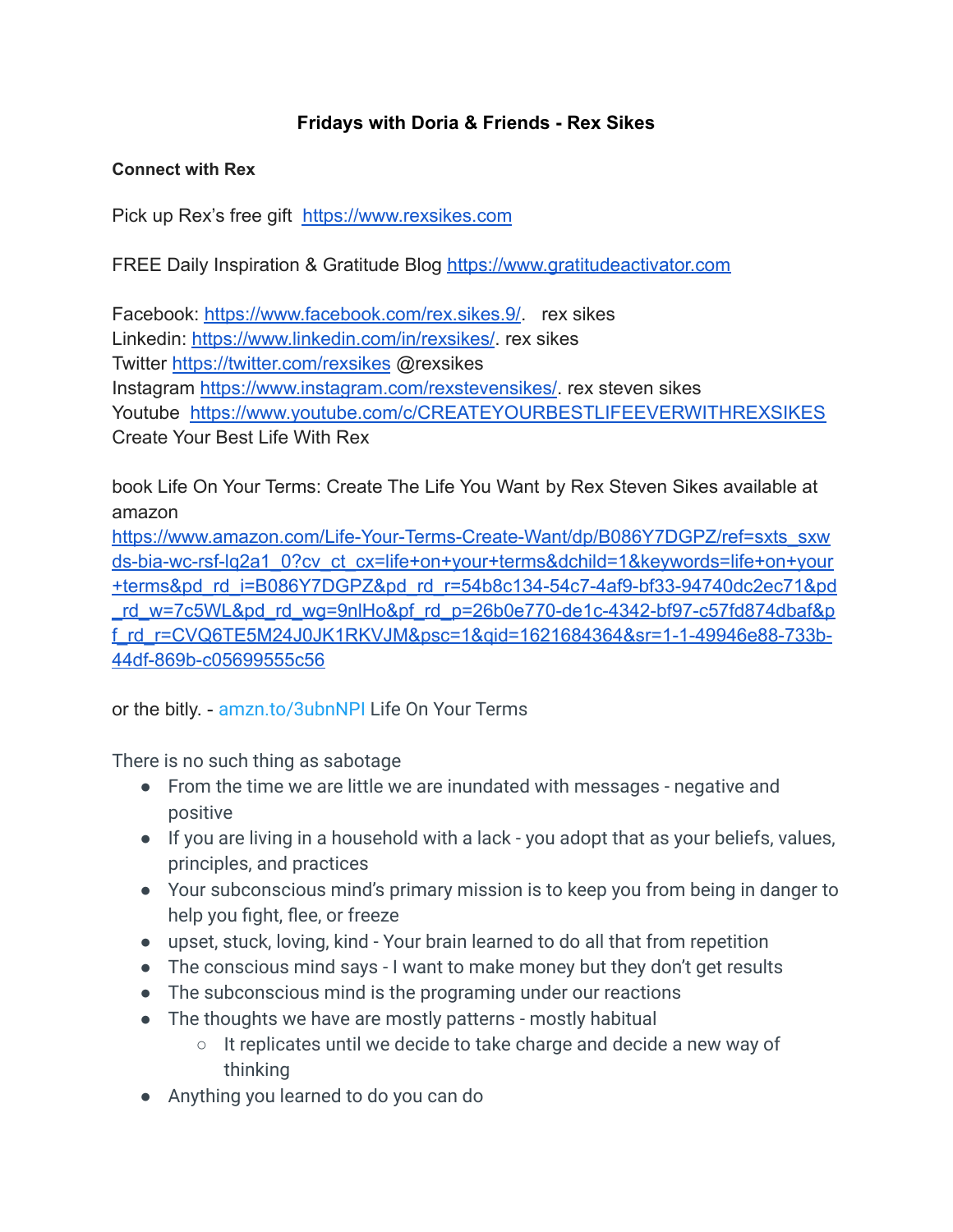- People learn to feel bad about themselves "I am stupid" "I am fat"
- Then they start saying "I love myself" but they don't feel it to change it they need to do the new thought a lot
- There are dog crap and diamonds in relation to our thoughts
- You need to realize that it is like juggling when you first are learning you are going to drop balls and that is what is required to learn.
- You are an incredible learner with many talents and resources
- Most people live far beneath their potential because of their negative self-talk
- you can learn skills and add to what you already know
- you can learn skills and add to what you already know
- Now they say it is 67 days to begin to make something a habit you need to give it that time to allow your brain to build new neuropathways
- Sabotage is a concept by psychologists to keep people stuck
- We are living in the only moment that exists the present moment
- The past is a memory it doesn't exist anymore
- Stop dragging around your past that will cause you to perpetuate the same stories that keep you stuck
- You cannot be fixed you are not a machine or computer you are a living human spirit
- Self-improvement is a myth you don't improve anything you reprogram
- If anyone is a victim it's because you are choosing to be a victim
- What you aren't aware of is running

Marcia

- You don't improve you are already perfect, you just release it to let it come through
- When you let down your programs and you face your fears, you run into your true self
- She ran Tony's business for a while and helped take his organization national and launch his program

NLP & Tony Robbins

- He mastered four basic principles of NLP
- They laid the groundwork for other personal development leaders that we know today
- The more people you have doing the work, the better it is for humanity

Doria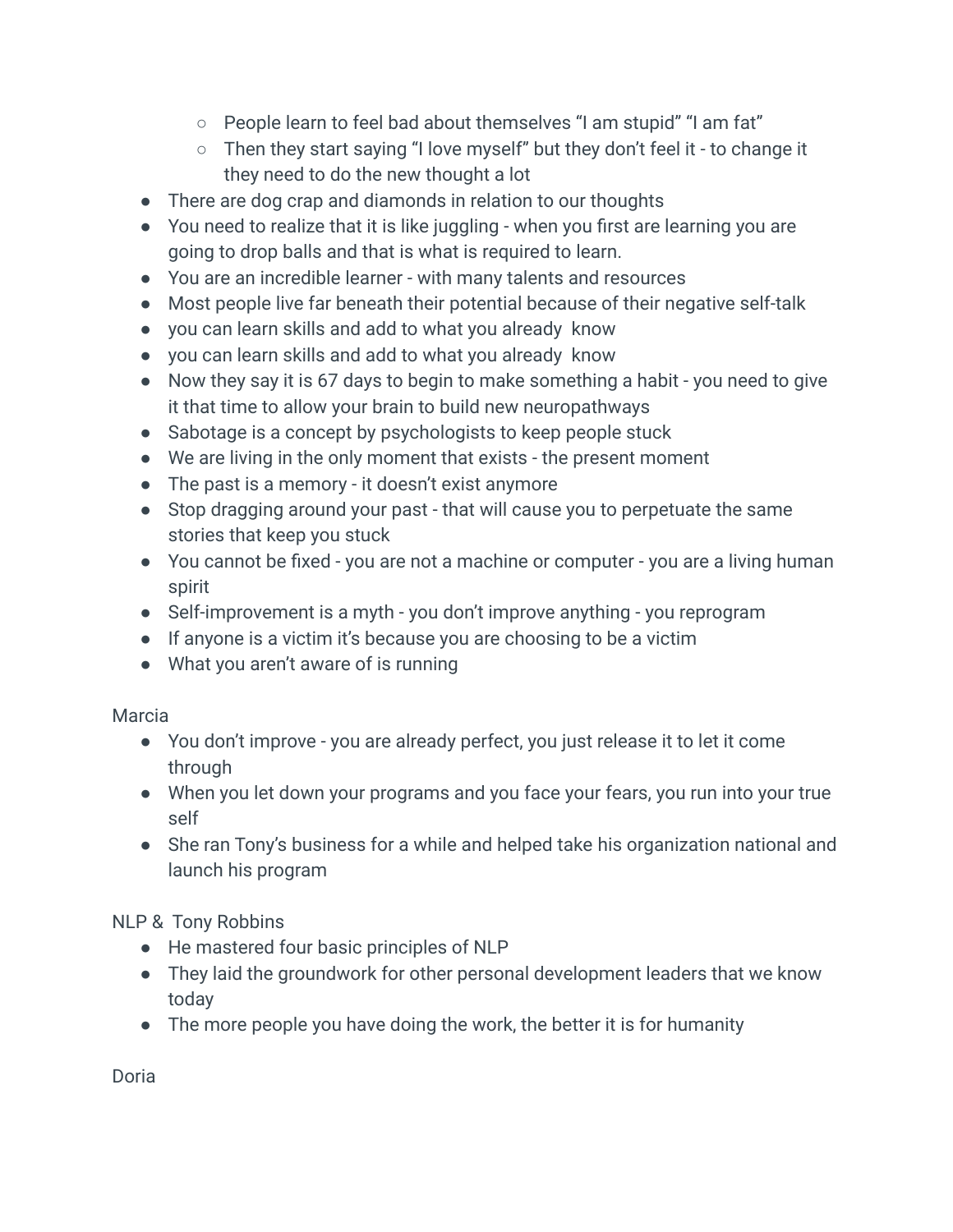● Behind every star, there is a whole team and you need to have a strong economic engine

What has disappeared?

- The discovery process has disappeared illicit learning responses from people rather than teaching them
- When your mind is open you can learn the same story but learn something new
- You can transform by reconditioning ourselves by mastering the basics
- The basics are the foundation of success

The basics

- What you focus on expands
- What you think repeatedly is what you are creating
- What is it that I want to think about that would direct my life in the direction I want to do
- Where do I want to go and move in that direction
- You need to become aware of the negative things you are saying. Then replace it with something that helps you go in the direction you want to go ie: "I am a person of worth"
- Don't beat yourself up when you still think the negative thoughts, just adjust your thoughts
- Take charge of your thoughts then you can take charge of your feelings then your behaviors change and you start getting different results
- Do the baby steps to go in the direction you want to go
- It's not a direct line of progress
- Part of becoming enlightened is having unenlightened moments
- When you are vibrating at a higher rate, you can respond better and receive better
- You only have one thing to do learn to control your thinking
- Most people live as victims of their circumstances
- Transform your thinking so you become the kind of person who can transform the invisible to become visible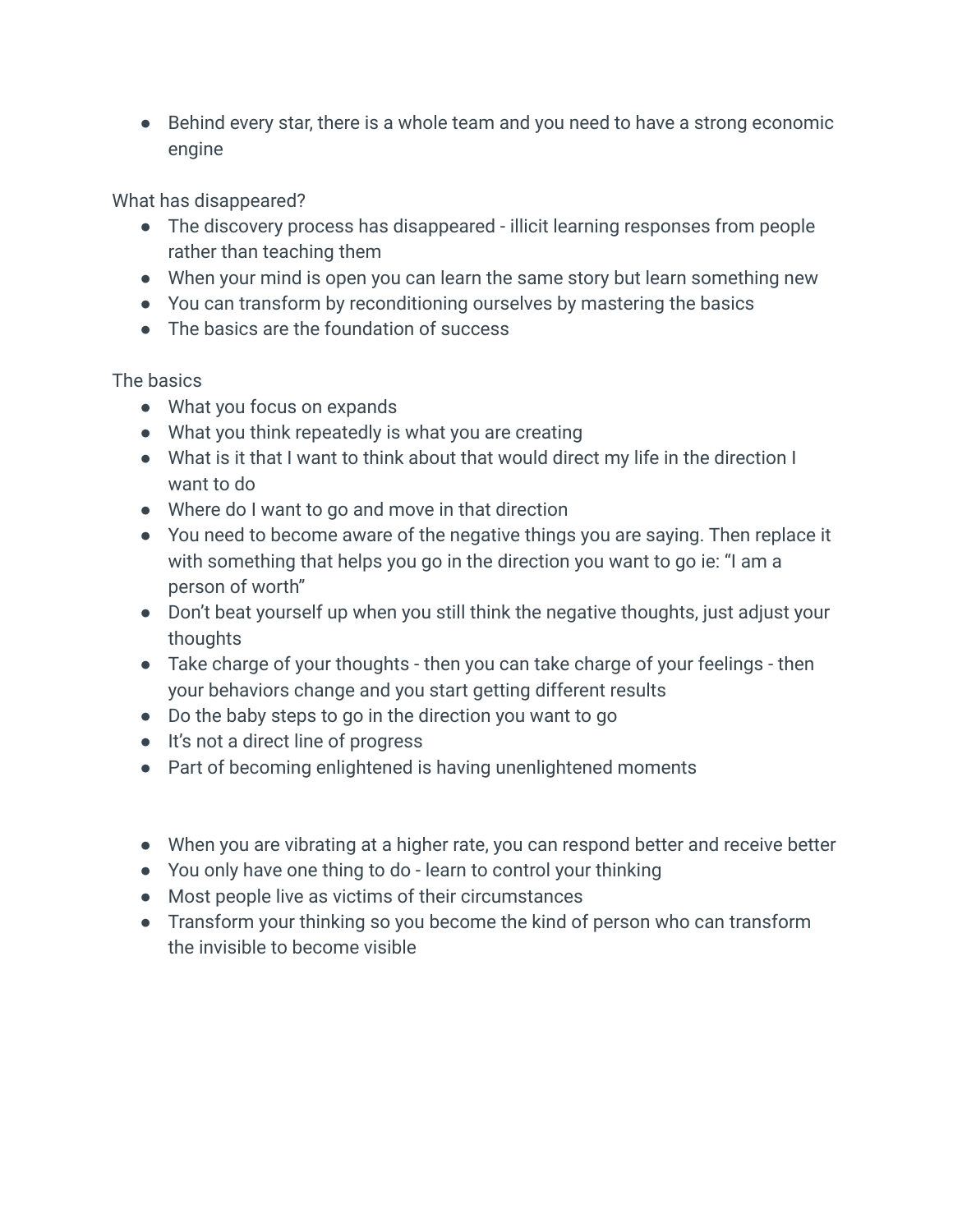## **Chat Notes**

00:45:51 Lanai Cecile: Aloha & Happy Friday to Everyone from Northern California 00:46:09 Dr. Wright: Greeeting everyone!! 00:46:34 Dr. Wright: 1% club in Clubhouse AFTER this!! 00:46:39 Regan Monge: (575)215-8829 text me if you want to talk and my email again is MamaAlchemist@gmail.com Regan Monge 00:46:41 Lanai Cecile: I'm DEFINITELY feeling the speeding up of time  $\blacklozenge$ 00:47:54 Yuji Shimada JPN:Good day! This is Yuji Shimada,Japan! TOKYO 2020 IS VERY EXCITING NOW.Nice meet all of you today! 00:48:06 T .: T. Hagans Equine-assisted coach los Angeles www.feelthefacts.com soo glad to be with you guys! → 00:48:37 Dr. Wright: Hello YUJI!! 00:48:51 Dr. Wright: Hello T. 00:49:03 Chris Mentzel: Happy Aloha Friday! 00:50:13 Dr. Wright: Hi everyone—Dr. Wright- Wright Place V and Wright Place Studios- I Build Roku , Amazon and Apple TV Channels for Next level professionals. You can watch Wright Place TV Channel on both ROKU and Amazon www.wrightplacestudios.com 909 235 9744 drletitia@wrightplacestudios.com 00:50:20 Dr. Wright: NO such thing as self sabotage!!!! 00:50:31 Connie Benjamin: Who is new to Fridays with Doria today? 00:53:19 Dr. Wright: upset, stuck, loving, kind ? You brain learned to do all that from repetition 00:53:40 Dr. Wright: The brain does what it was trained to do 00:55:45 Dr. Wright: Once you harness this ability to learn you can do it for positive outcomes 00:58:37 Dr. Wright: Choose the thoughts that you want, the results that you want, its hard at first 00:59:07 T .: T. Hagans Saddlesense@gmail.com 213.219.8369 www.feelthefacts.com 00:59:17 Dr. Wright: Like juggling, its hard, at first but you will learn to do it 01:01:20 Dr. Wright: you can learn skills and add onto what you already know 01:01:32 Dr. Wright: you just have to do it long enough until it gets easy to do 01:02:04 Dr. Wright: Personal transformation is easy, it takes time and consistantly 01:02:18 Dr. Wright: Habits are formed in 67 days to make something a habit 01:02:39 Dr. Wright: more than 2 months for it to begin to wire in and become a new behavior 01:03:03 paul schumann: wow 01:03:39 Dorina Lanza: Learned helplessness.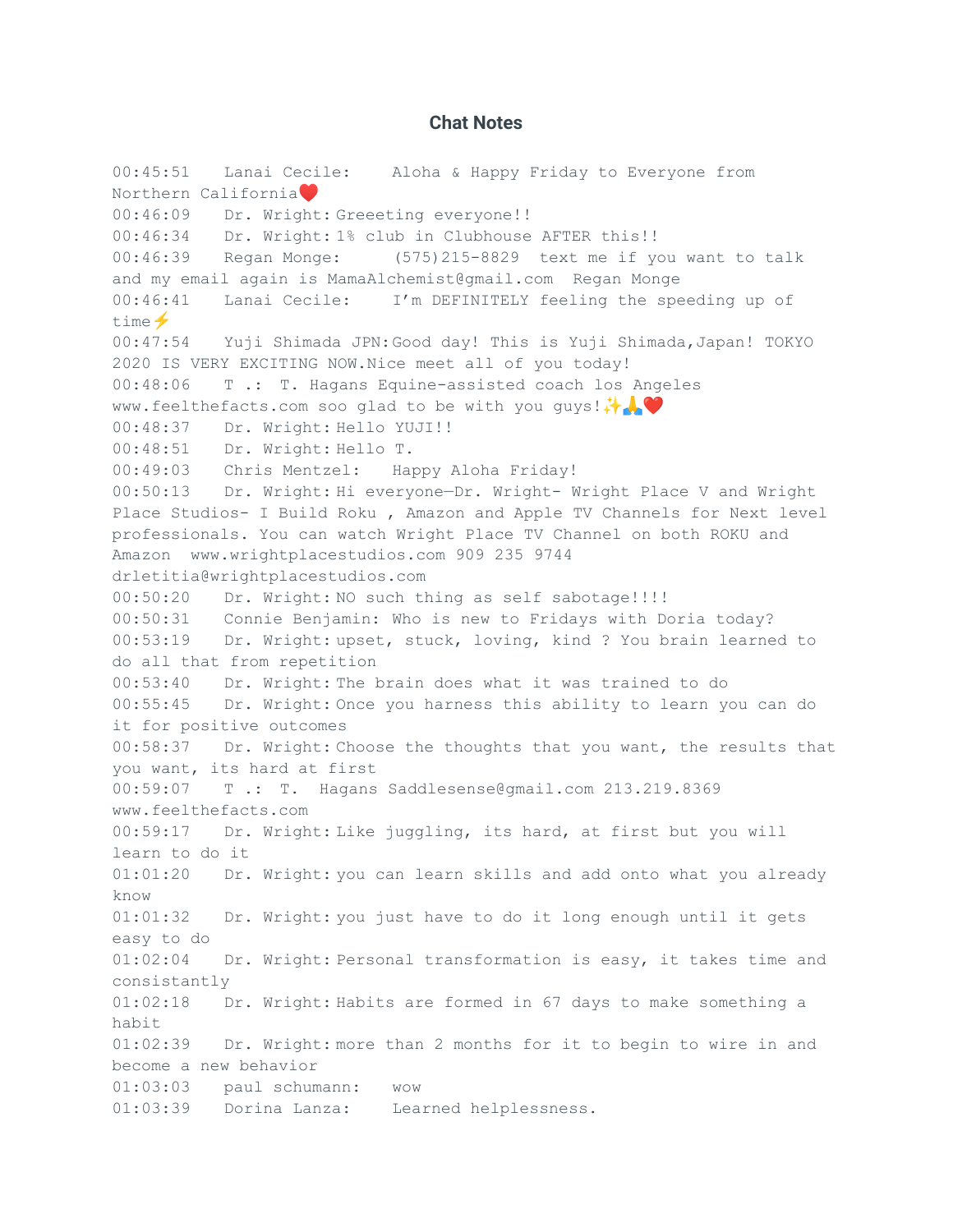01:03:49 Dr. Wright: We don't have to stay stuck in things that happened to us years ago 01:05:24 Dr. Wright: you can not be fixed, you are not a machine, you are not mechanical, the metaphor is not correct, you don't improve, you let go of former conditioning 01:05:38 Dr. Wright: learn to release and let go and move to a different direction 01:05:52 Lanai Cecile: B O O M 01:05:55 Dr. Wright: What you are not aware of runs the show! 01:06:04 Regan Monge: wow 01:06:51 Connie Benjamin: Connect with Rex Pick up Rex's free gift https://www.rexsikes.com FREE Daily Inspiration & Gratitude Blog https://www.gratitudeactivator.com facebook: https://www.facebook.com/rex.sikes.9/. rex sikes linkedin: https://www.linkedin.com/in/rexsikes/. rex sikes twitter https://twitter.com/rexsikes @rexsikes Instagram https://www.instagram.com/rexstevensikes/. rex steven sikes Youtube https://www.youtube.com/c/CREATEYOURBESTLIFEEVERWITHREXSIKES Create Your Best Life With Rex 01:06:57 Connie Benjamin: book Life On Your Terms: Create The Life You Want by Rex Steven Sikes available at amazon https://www.amazon.com/Life-Your-Terms-Create-Want/dp/B086Y7DGPZ/ref=sxts\_ sxwds-bia-wc-rsf-lq2a1\_0?cv\_ct\_cx=life+on+your+terms&dchild=1&keywords=lif e+on+your+terms&pd\_rd\_i=B086Y7DGPZ&pd\_rd\_r=54b8c134-54c7-4af9-bf33-94740dc 2ec71&pd\_rd\_w=7c5WL&pd\_rd\_wg=9nlHo&pf\_rd\_p=26b0e770-de1c-4342-bf97-c57fd87 4dbaf&pf\_rd\_r=CVQ6TE5M24J0JK1RKVJM&psc=1&qid=1621684364&sr=1-1-49946e88-73 3b-44df-869b-c05699555c56 or the bitly. - amzn.to/3ubnNPI Life On Your Terms 01:09:09 Lanai Cecile: Thank you mucho, MUCHO Rex 01:09:29 Connie Benjamin: Love that Marcia! If you are not part of Marcia Martin's club, it is AMAZING https://www.marciamartinclub.com/ 01:09:44 Lanai Cecile: I love, Love, LOVE those quotes/examples that you mentioned, Marcia 01:14:03 Connie Benjamin: Absolutely! It drives me CRAZY when masters are being drowned out by people who are not experts! 01:14:36 Connie Benjamin: That's why I LOVE Doria & Marcia Martin… they are masters at their craft. 01:14:49 Connie Benjamin: Awesome point Rex! Love this! 01:16:00 Regan Monge: Gifts in men & women! 01:16:31 Shmiko "Miko" Cole: @Rex says: The Universe gives us what we need when we need it…LOVE IT 01:20:11 Connie Benjamin: Clubhouse @DoriaCordova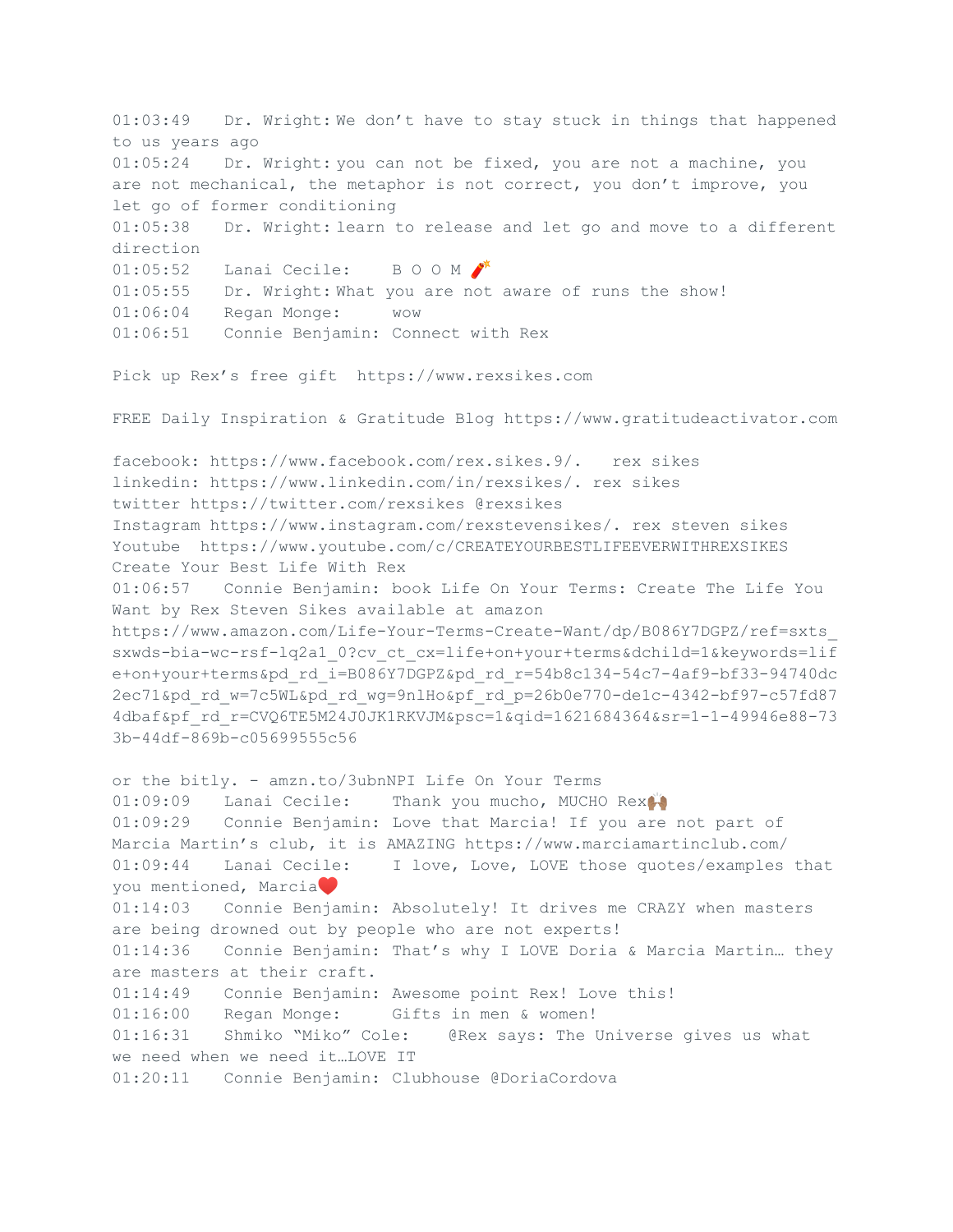Also Follow in Clubhouse the Money & You Club – and get an invitation into Clubhouse's Fridays With Doria event!

https://www.facebook.com/DCCordova

https://www.linkedin.com/in/dccordova/

https://www.instagram.com/damedccordova/

https://twitter.com/dccordova

https://www.facebook.com/moneyandyou

https://www.youtube.com/user/MoneyAndYouEducation 01:22:11 Lanai Cecile: 01:23:17 Connie Benjamin: It's crazy that Marcia shares her wisdom of over 4 decades in her Marcia Martin Club for just \$10 a month! https://www.marciamartinclub.com/ 01:23:38 Charles Kovess - Australasia's Passion Provocateur: I'm a member of the Marcia Martin Club. It's great 01:24:08 Connie Benjamin: I agree Charles! 01:25:02 Charles Kovess - Australasia's Passion Provocateur: I arrived a bit late. What's Rex's website details, please? 01:25:15 Connie Benjamin: Connect with Rex Pick up Rex's free gift https://www.rexsikes.com FREE Daily Inspiration & Gratitude Blog https://www.gratitudeactivator.com facebook: https://www.facebook.com/rex.sikes.9/. rex sikes linkedin: https://www.linkedin.com/in/rexsikes/. rex sikes twitter https://twitter.com/rexsikes @rexsikes Instagram https://www.instagram.com/rexstevensikes/. rex steven sikes Youtube https://www.youtube.com/c/CREATEYOURBESTLIFEEVERWITHREXSIKES Create Your Best Life With Rex 01:25:22 Connie Benjamin: book Life On Your Terms: Create The Life You Want by Rex Steven Sikes available at amazon https://www.amazon.com/Life-Your-Terms-Create-Want/dp/B086Y7DGPZ/ref=sxts\_ sxwds-bia-wc-rsf-lq2a1\_0?cv\_ct\_cx=life+on+your+terms&dchild=1&keywords=lif e+on+your+terms&pd\_rd\_i=B086Y7DGPZ&pd\_rd\_r=54b8c134-54c7-4af9-bf33-94740dc 2ec71&pd\_rd\_w=7c5WL&pd\_rd\_wg=9nlHo&pf\_rd\_p=26b0e770-de1c-4342-bf97-c57fd87 4dbaf&pf\_rd\_r=CVQ6TE5M24J0JK1RKVJM&psc=1&qid=1621684364&sr=1-1-49946e88-73 3b-44df-869b-c05699555c56

or the bitly. - amzn.to/3ubnNPI Life On Your Terms 01:26:15 Charles Kovess - Australasia's Passion Provocateur: Many thanks, Connie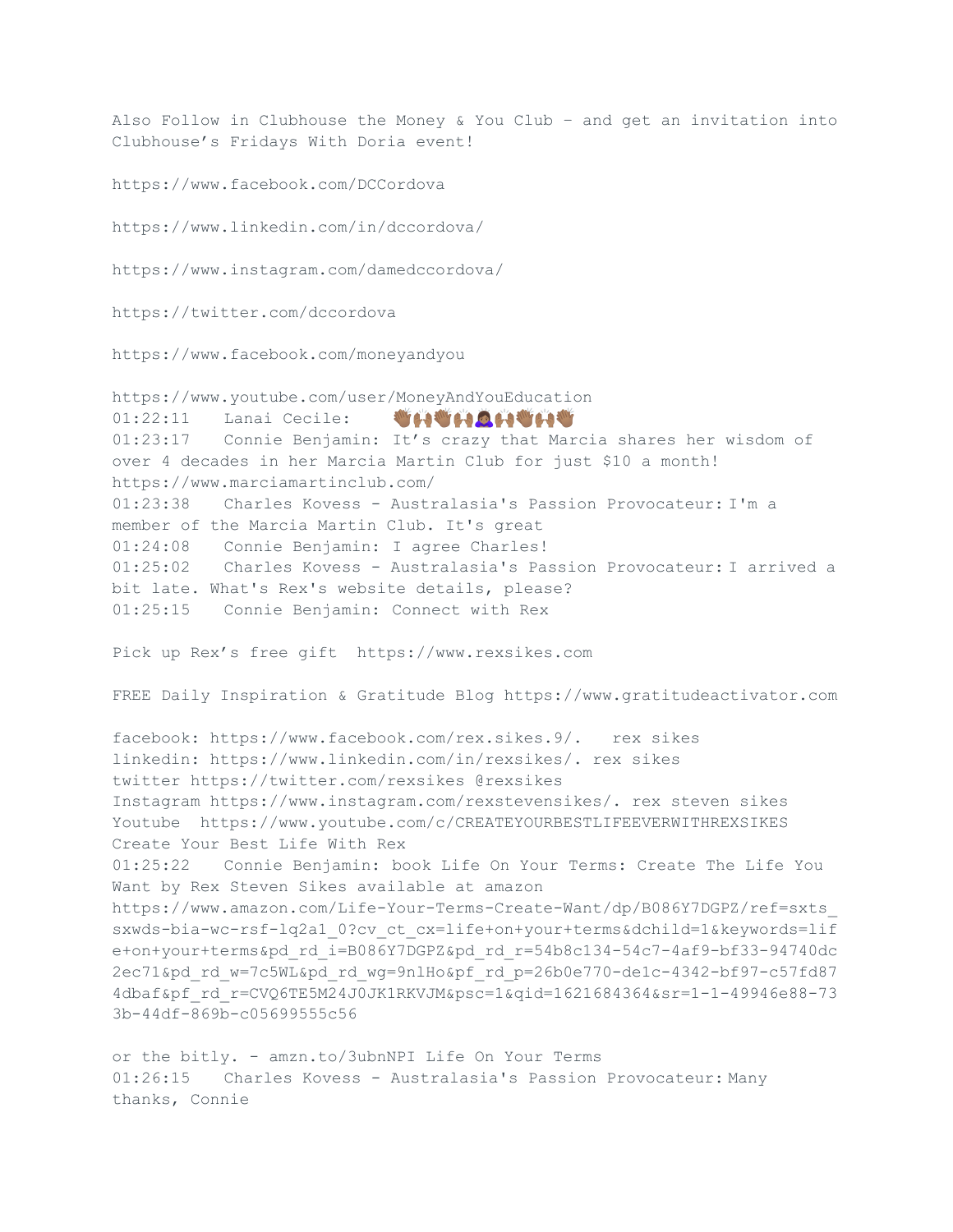01:26:33 Connie Benjamin: You're welcome Charles! It's wonderful to see you hear! 01:26:36 Connie Benjamin: here 01:27:25 Regan Monge: What made me fall in love with Dame Doria Cordova was when I heard her say, "Don't confuse the people with their country. Love the person before you." 01:28:05 Connie Benjamin: Love that too Ragan! Great to see you here! 01:28:12 Regan Monge: Firm foundation Master of thoughts 01:28:21 Regan Monge: What you focus on expands 01:28:41 Charles Kovess - Australasia's Passion Provocateur: Master the basics. Like learning to play a musical instrument, of which I play 3. After mastering the basics, then come the trick shots, the creativity, the innovation. 01:28:45 Regan Monge: Love to see you too Connie B! 01:29:11 Charles Kovess - Australasia's Passion Provocateur: Hey Regan. Haven't seen you here for some weeks. Good to see you 01:29:40 Regan Monge: Hello Charles Kovess !! Nice to you too!  $01:29:56$  Lanai Cecile: EUREKA  $\bigcirc$ 01:30:13 Laura Ibarra: 0000 01:30:24 Shirini Miranda: You are the treasure! I am a person of worth. - Rex 01:32:06 Charles Kovess - Australasia's Passion Provocateur: DSM V is such a disaster 01:32:50 Charles Kovess - Australasia's Passion Provocateur: DSM V claims there are over 300 mental disorders. What nonsense 01:33:25 Charles Kovess - Australasia's Passion Provocateur: Rex: take charge of your thoughts 01:34:20 Shmiko "Miko" Cole: Powerful Words 01:34:24 Carole Hodges: Part of enlightenment is to have unenlightened moments. 01:34:37 Regan Monge: Enlightenment is awareness of being the light 01:35:05 Lanai Cecile: You are all Deliciously Divine 01:35:13 Connie Benjamin: I LOVE your singing @drlydie 01:38:28 Connie Benjamin: https://MoneyandYou.com is finally coming back live to San Diego August 25 (Wednesday evening) through Saturday, August 28 - come join us! Special Price for Fridays With Doria participants for USA event: 2nd person comes for only US\$995 – use the code: MY2995 to register yourself and a second person. 01:39:34 Connie Benjamin: You can listen to Marcia's replay interview on Fridays with Doria here https://fridayswithdoria.com/dame-marcia-martin/ 01:40:23 Charles Kovess - Australasia's Passion Provocateur: Marcia's story is well worth revisiting. Great story of the evolution of the personal development industry.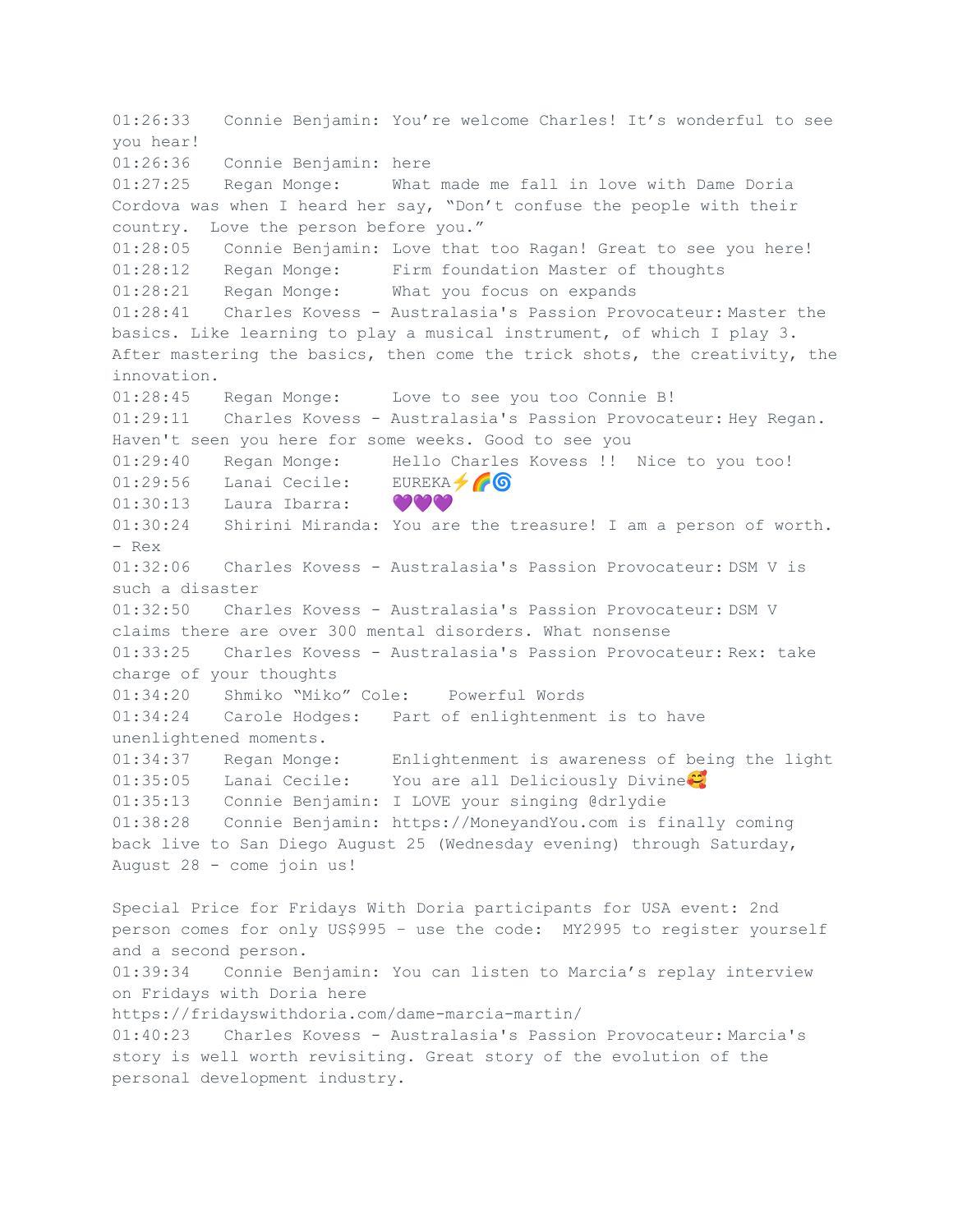01:40:36 Connie Benjamin: Here's a gift to support you in building your Economic Engine at https://moneyandyou.com - Excellerated Business Success Model - how to create, build and grow a socially-responsible organization. 01:40:59 Connie Benjamin: Next Fridays With Doria for a Ho'oponopono Prayer in CLUBHOUSE and Zoom - 9 am PDT California 01:42:20 Dorina Lanza: My cats are good at begging. 01:42:38 Lanai Cecile: HYSTERICAL 202 01:44:45 Lanai Cecile: Boost your immune systems everyone...remember the advice Ocean Robbins gave when he was on FWD. 01:45:22 Joan Michelson: It has shown that people across the globe CAN come together to solve a huge challenge. Now, if we can harness this force to address climate change 01:46:00 Joan Michelson: However, employers requiring vaccinations to come back to work will help us get out of this 01:47:01 Joan Michelson: Here's the Forbes article I wrote about this covid-induced paradigm shift, including quoting Doria: https://www.forbes.com/sites/joanmichelson2/2020/05/05/the-covid-19-paradi gm-shift--from-values-to-careers-to-whole-economies/?sh=657041f38a24 01:47:20 Connie Benjamin: I LOVE You Doria that you are willing to have this conversation. 01:47:56 Joan Michelson: @Connie+! 01:48:01 Regan Monge: Anything mandatory strips us of our freedom 01:48:08 Dorina Lanza: Gotta jump! See you all next time! 01:49:02 Connie Benjamin: Support this beautiful project to empower the Homeless that is being led by Dr. Letitia Wright (Crowdfunding expert) http://www.adoptahomeless.org - please connect with her for this loving project - http://www.wrightplacetv.com 909 235 9744 drletitia@wrightplace.com 01:50:44 Charles Kovess - Australasia's Passion Provocateur: I am exceedingly well-informed on the issue of vaccinations. I have been legally involved in the issue for some years. Mandatory vaccinations are an abomination. And someone like me who does not accept the mainstream news narrative is NOT a conspiracy theorist. I am well informed. Do your own thinking dear friends. As Bucky said. Do NOT be railroaded into group think just to conform. 01:50:53 paul schumann: We do debt settlements and negotiations. We guarantee results or no fee. ZERO! Please connect with me at www.linkenin.com/in/paulschumann https://tribeup.com/profile/paulschumann/ paul@wisewealthchoices.com for those who wish to help homeless and runaways kids abused and battered women please donate below gofundme.com/f/to-start-a-non-profit-for-santas-homeless-kids 01:51:37 Connie Benjamin: Support this beautiful project to empower the Homeless that is being led by Dr. Letitia Wright (Crowdfunding expert) http://www.adoptahomeless.org - please connect with her for this loving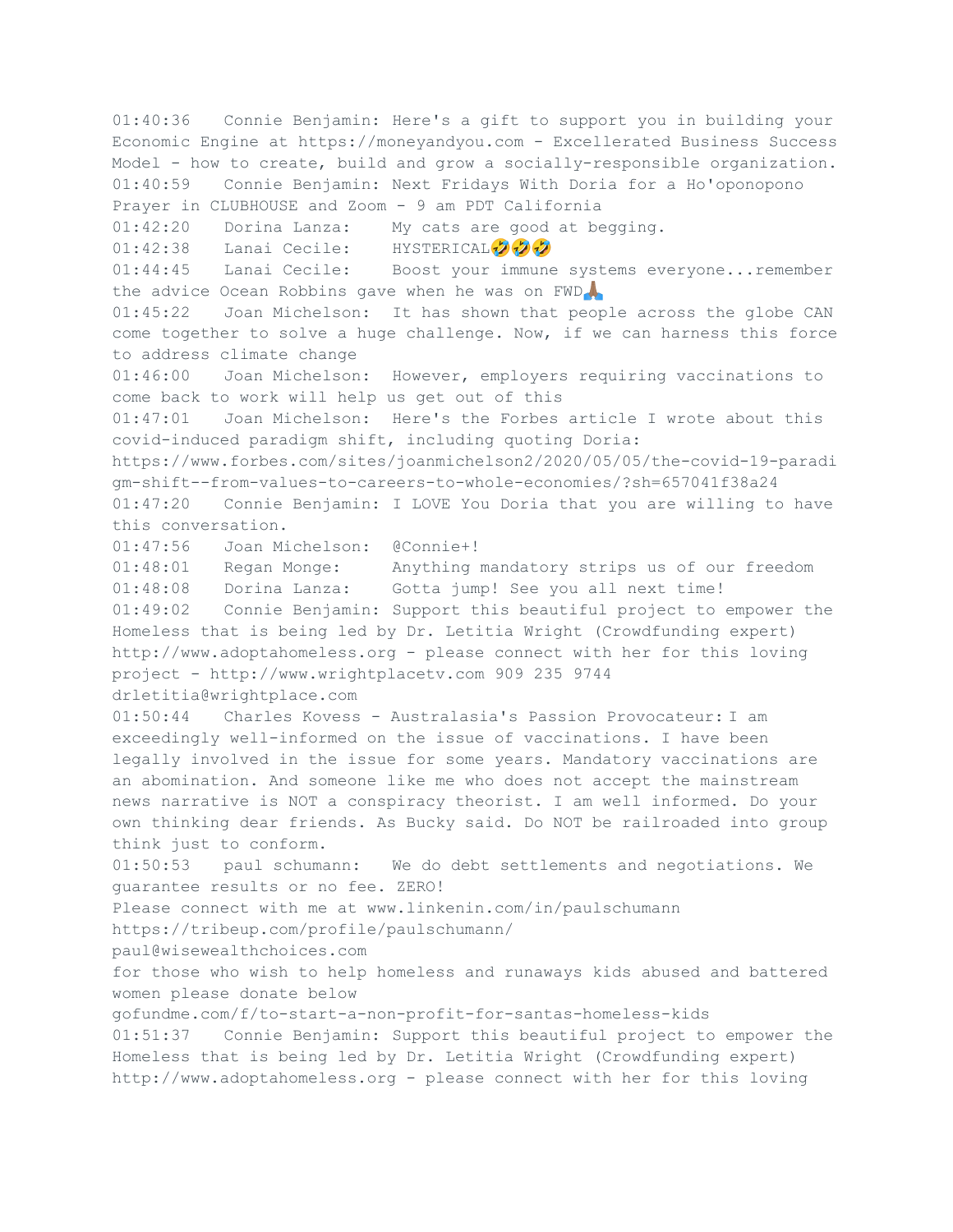project - http://www.wrightplacetv.com 909 235 9744 drletitia@wrightplace.com 01:51:57 Carole Hodges: "If we have no peace, it is because we have forgotten that we belong to each other." ― Mother Teresa 01:52:03 Charles Kovess - Australasia's Passion Provocateur: Fear of coronavirus is no way to live. Perfect love casts out all fear, to quote the Bible 01:52:30 Connie Benjamin: SUPPORT INDIA'S FAMILIES PayPal.Me/stmothertheresaunive 01:53:00 Paolo Tiberi: For those of you interested in learning about Crytos I have created a course to share my experience and 10 different investment strategies I have used to help transform your life. I have a \$400 discount for the Fridays With Doria commnity. Just enter LAST-CHANCE (case sensitive) in the coupon area to bring the price down from \$997 to \$597. The main page with course curriculum is here: https://cryptowealthnation.com/advanced-training/rocket-man-training/ There are a lot of free resources on the site https://cryptowealthnation.com/ and many posts in the Facebook group https://www.facebook.com/groups/cryptowealthnation to support you. Let me know if you have any questions Much Light Paolo 01:53:35 Dame Doria (DC) Cordova: https://www.clubhouse.com/event/myjkD78a 01:53:47 Connie Benjamin: https://MoneyandYou.com is finally coming back live to San Diego August 25 (Wednesday evening) through Saturday, August 28 - come join us!

Special Price for Fridays With Doria participants for USA event: 2nd person comes for only US\$995 – use the code: MY2995 to register yourself and a second person.

Always looking for JV partners to collaborate -- to support us all in expanding our global markets. We have an awesome Affiliate program so if you wish to create another Income Generating Activity or to create being in the event, please contact: info@moneyandyou.com or text the office: 1 619 224 8880 - thank YOU. Would love for you to be with us! 01:53:59 Dame Doria (DC) Cordova: Come hang out with us at the One Percenters Only - after - https://www.clubhouse.com/event/myjkD78a 01:54:38 Dr. Wright: Why are we not MORE confident!! 01:55:15 Connie Benjamin: Another gift for you https://fridayswithdoria.com/recovery-magical-exercises/ Do the Recovery Magical Exercises to support you in clearing multi-generational financial decisions that have been activated during the pandemic or in life... These exercises have been done by some of the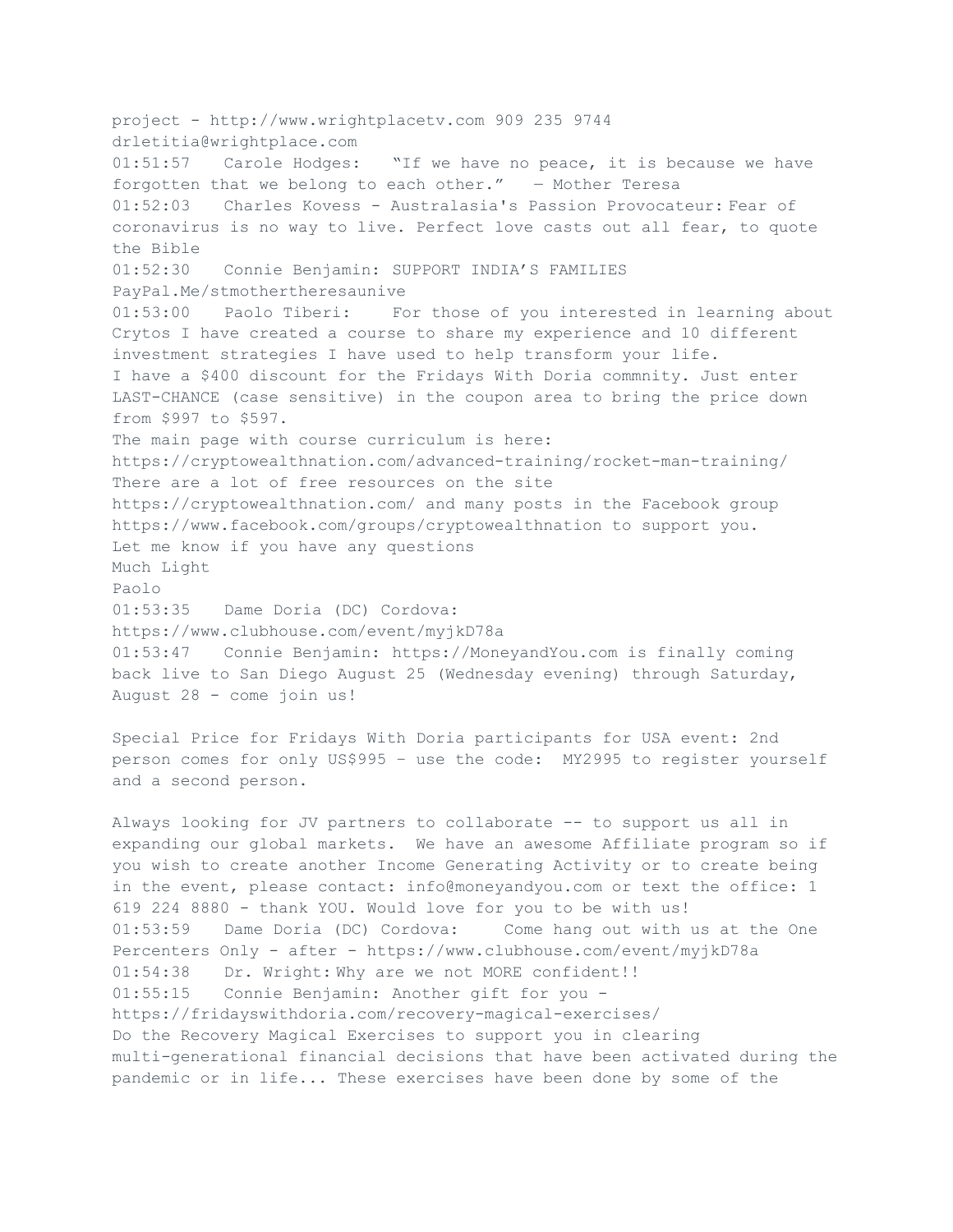financial masters / experts / best-selling authors that you see everywhere.. 01:55:51 Regan Monge: The vaccine is a biological EXPERIMENTAL gene therapy categorized as PROPHYLACTIC (preventative care) Many doctors are not convinced the experimental UNAPPROVED by FDA only being offered under the "Emergency Use Act" to fast track a medical product. 01:55:54 Connie Benjamin: Doria's Online Entrepreneurial 6 1/2 hour Access to Cash Course: http://AccessToCashCourse.com - 42 years plus to support you to create your profitable business / organization (for and non-profit) that will add value to humanity - and create wealth for YOU...

Join our 2-day online live experiential http://MoneyandYou.com/EvolveXP event and meet our global social entrepreneurs. If you have wanted to expand your global markets with loving entrepreneurs, we are for you! It's not a Zoom training - we will have interactive / transformation exercises - as close as we can get to our 42-year old https://MoneyandYou.com program… The next event TBA 01:56:24 Connie Benjamin: One Percenters Only Club!

Topic: Small Business Backbone of the Global Economy Chime in

7/23/2021 (fri) @ 6PM PST (California time)

https://www.clubhouse.com/event/xBJJZWJR 01:56:26 Charles Kovess - Australasia's Passion Provocateur: I agree with you, Regan 01:56:58 Connie Benjamin: https://LifeWave.com/LightWealth

Do you love LIGHT HEALING? Do you love HEALTH? Doria highly recommends the fantastic Nanotechnology - Stem Cells - Light-based Patches for Health, Vitality, and Youthfulness - she has been using since the beginning of the Covid Pandemic to keep my immune system strong - she loves them!

Do you love PROSPERITY? Business Opportunity for powerful, influential networkers who are looking for ULTIMATE LEVERAGE while bringing Light Wealth Health to the world... If you are not interested, who do you know? You can benefit tremendously from the introduction...

This 4-minute video shows the success of relieving pain on horses and animals https://www.youtube.com/watch?v=BJ8EA0fANl0 If you know horse owners, pass the word!

Here's an interview with the founder, David Schmidt, explaining the LIGHT ASPECT of the technology...https://vimeo.com/531494951/c47ca06a26 01:58:30 Charles Kovess - Australasia's Passion Provocateur: Thanks Paolo. Good thinking.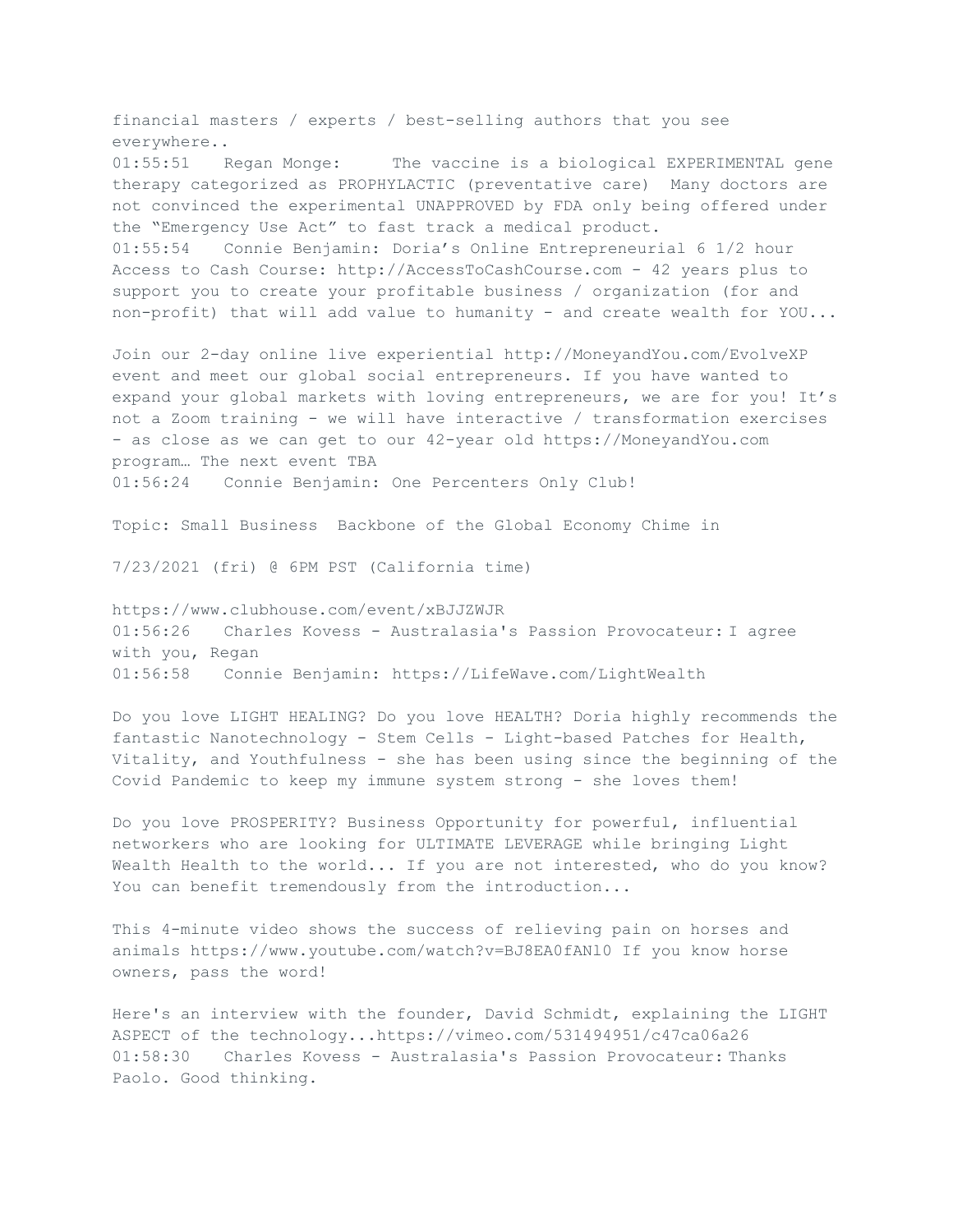02:00:19 Connie Benjamin: book Life On Your Terms: Create The Life You Want by Rex Steven Sikes available at amazon https://www.amazon.com/Life-Your-Terms-Create-Want/dp/B086Y7DGPZ/ref=sxts\_ sxwds-bia-wc-rsf-lq2a1\_0?cv\_ct\_cx=life+on+your+terms&dchild=1&keywords=lif e+on+your+terms&pd\_rd\_i=B086Y7DGPZ&pd\_rd\_r=54b8c134-54c7-4af9-bf33-94740dc 2ec71&pd\_rd\_w=7c5WL&pd\_rd\_wg=9nlHo&pf\_rd\_p=26b0e770-de1c-4342-bf97-c57fd87 4dbaf&pf\_rd\_r=CVQ6TE5M24J0JK1RKVJM&psc=1&qid=1621684364&sr=1-1-49946e88-73 3b-44df-869b-c05699555c56

or the bitly. - amzn.to/3ubnNPI Life On Your Terms 02:00:30 Connie Benjamin: Connect with Rex

Pick up Rex's free gift https://www.rexsikes.com

FREE Daily Inspiration & Gratitude Blog https://www.gratitudeactivator.com

facebook: https://www.facebook.com/rex.sikes.9/. rex sikes linkedin: https://www.linkedin.com/in/rexsikes/. rex sikes twitter https://twitter.com/rexsikes @rexsikes Instagram https://www.instagram.com/rexstevensikes/. rex steven sikes Youtube https://www.youtube.com/c/CREATEYOURBESTLIFEEVERWITHREXSIKES Create Your Best Life With Rex 02:01:30 Connie Benjamin: https://www.moneylawandyouexperience.com/ 02:01:39 Connie Benjamin: This program is so important! 02:02:06 Lanai Cecile: Doria & Goliath 02:02:26 Connie Benjamin: https://TopTalentJV.com/ Three 1/2 days of Masterminding with experts / masters / professionals / entrepreneurs -- YOU! Awesome environment to create business relationships - Joint Ventures - Monday, August 16 / Tuesday, August 17 / Wednesday, August 18 - from 8 am - 2 pm California 02:02:35 Dr. Wright: The first time I ever saw her or heard of her was in person was in person and yes, she is tiny!! 02:03:16 Charles Kovess - Australasia's Passion Provocateur: I did \$&U in Oct 1992 and Business School in Hawaii in June 1993. I left my legal career to become Australasia's Passion Provocateur. Come and experience the Self-Awareness & Passion Quest for free. Check it out at www.charleskovess.com . You can also see 70 Episodes of the Charles Kovess Show on YouTube or as a podcast. Great to be here with you all. Well done as usual, Doria, for holding this space xxx 02:03:55 Connie Benjamin: DISC Profile system. Our Business School Instructor, Carol Dysart, has this wonderful gift for you: https://globalsparks.com/moneyandyou/freedisc

Legal Shield is a great service to have to ask for quick legal support and forms as part of the low price membership fee: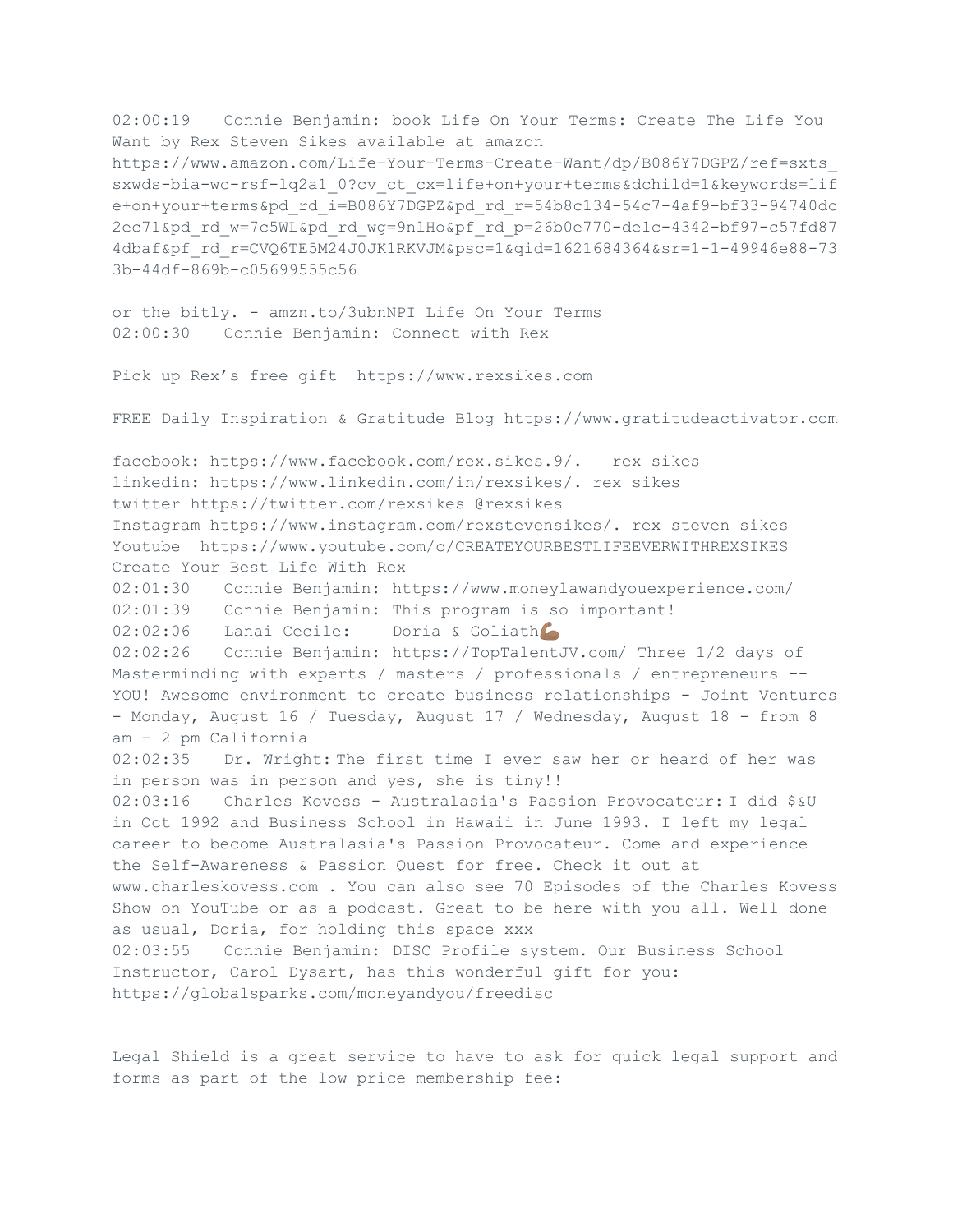global888enterprises.wearelegalshield.com - this doesn't replace the need for great legal support. 02:05:46 Regan Monge: FYI- Sen. Rand Paul, R-Ky has sent a letter to the Department of Justice asking for a criminal referral. According to Paul evidence exist Fauci lied to Congress punishable by up to five years in prison. Fauci specifically denied \$41.7 million "gain-of-function" was provided to Wuhan Institute of Virology through the NIH/NIAID! "Gain-of-function" means to create virulent viruses "biological chimeric" warfare ! 02:06:39 DrLydie #1 Legal Business Authority: Paolo that is amazing! 02:06:40 Paolo Tiberi: For those of you interested in learning about Crytos I have created a course to share my experience and 10 different investment strategies I have used to help transform your life. I have a \$400 discount for the Fridays With Doria commnity. Just enter LAST-CHANCE (case sensitive) in the coupon area to bring the price down from \$997 to \$597. The main page with course curriculum is here: https://cryptowealthnation.com/advanced-training/rocket-man-training/ There are a lot of free resources on the site https://cryptowealthnation.com/ and many posts in the Facebook group https://www.facebook.com/groups/cryptowealthnation to support you. Let me know if you have any questions Much Light Paolo 02:07:05 Lanai Cecile: Paolo...that is so, SOOOOO BEAUTIFUL<sup>1</sup> 02:09:23 Paolo Tiberi: No financial Advice 02:09:48 Regan Monge: Taxes are theft! 02:10:00 Yuji Shimada JPN:I agree! Capital gain.Most GOVT would deduct so much taxes!! 02:10:24 Connie Benjamin: One Percenters Only Club! Topic: Small Business Backbone of the Global Economy Chime in 7/23/2021 (fri) @ 6PM PST (California time) https://www.clubhouse.com/event/xBJJZWJR 02:10:54 Carole Hodges: Watch for "The Menopause Millionaire - The Keys to Prosperity and Meaning in the Second Half of Life" If you would like to be a notice - please drop me a note @ Carole@MenopauseMillionaire.com. 02:11:05 Connie Benjamin: Can't wait for your book Carole! 02:12:22 Carole Hodges: Friday, August 13 - I am offering a webinar at noon Pacific - Retirement Planning for Women Business Owners - drop me an email - Carole@MenopauseMillionaire.com 02:13:39 Marcia Martin: Lovely seeing you all… thank you Doria for a wonderful session… and thank you Rex for the wisdom — I must leave.. have a fantastic weekend everyone. Xo Marcia Martin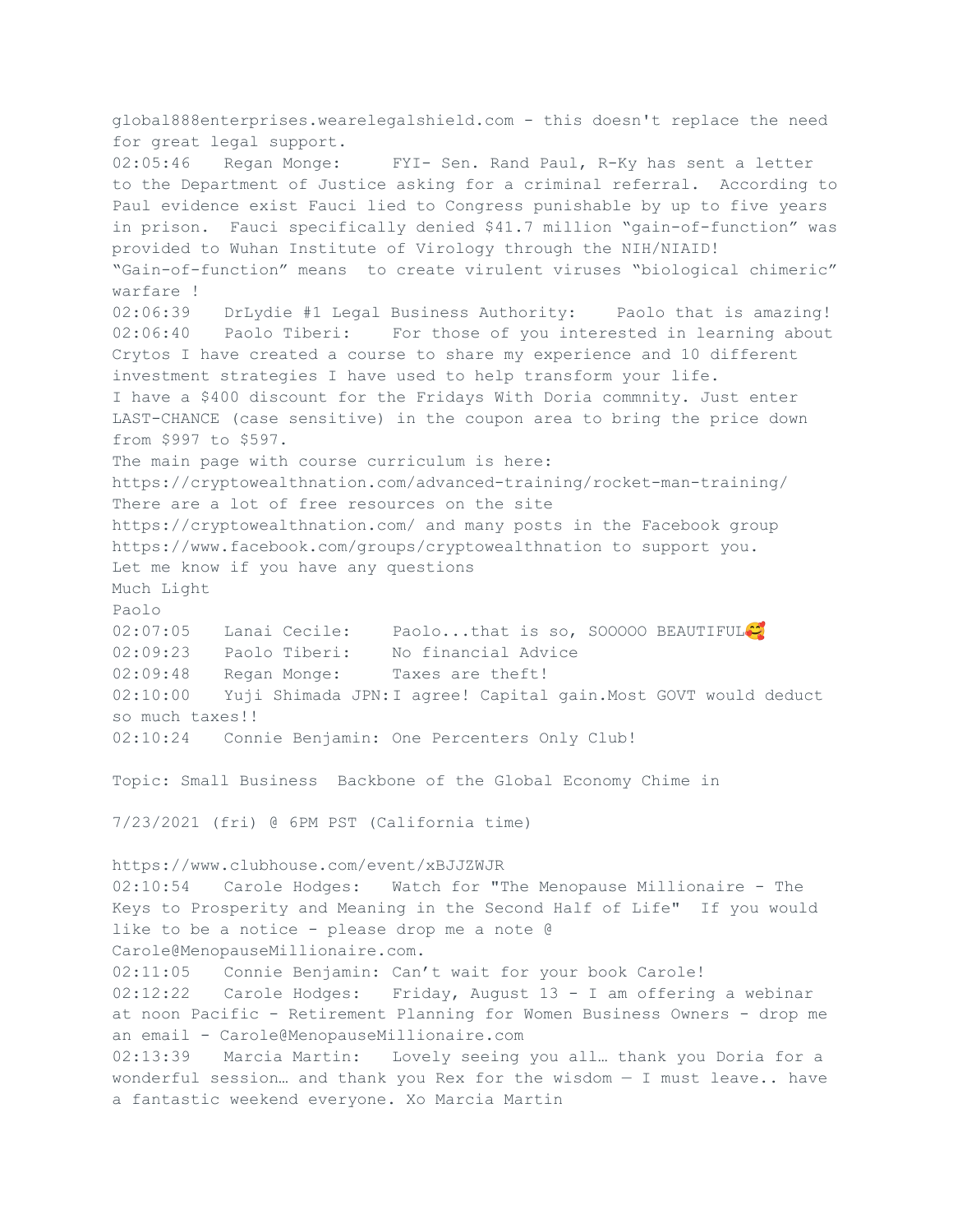02:15:37 Connie Benjamin: It was wonderful to see you here today Marcia! I am so grateful for you work and I love your club! So honored to be working with you to share your wisdom with the world! https://www.marciamartinclub.com/ 02:16:48 Connie Benjamin: Clubhouse @DoriaCordova Also Follow in Clubhouse the Money & You Club – and get an invitation into Clubhouse's Fridays With Doria event! https://www.facebook.com/DCCordova https://www.linkedin.com/in/dccordova/ https://www.instagram.com/damedccordova/ https://twitter.com/dccordova https://www.facebook.com/moneyandyou https://www.youtube.com/user/MoneyAndYouEducation 02:23:16 Connie Benjamin: @T you are going to love listening to Marcia's interview - she was pivotal in growing EST from a few people to millions worldwide 02:24:38 Al Chan: Great sharing on acting career! One can't be over obsessed in portraying their character 02:27:13 Connie Benjamin: One Percenters Only Club! Topic: Small Business Backbone of the Global Economy Chime in 7/23/2021 (fri) @ 6PM PST (California time) https://www.clubhouse.com/event/xBJJZWJR Spread the word everywhere! 02:27:15 Shirini Miranda: Thank you for all the insights! 02:28:06 Connie Benjamin: Connect with Rex Pick up Rex's free gift https://www.rexsikes.com FREE Daily Inspiration & Gratitude Blog https://www.gratitudeactivator.com facebook: https://www.facebook.com/rex.sikes.9/. rex sikes linkedin: https://www.linkedin.com/in/rexsikes/. rex sikes twitter https://twitter.com/rexsikes @rexsikes Instagram https://www.instagram.com/rexstevensikes/. rex steven sikes Youtube https://www.youtube.com/c/CREATEYOURBESTLIFEEVERWITHREXSIKES Create Your Best Life With Rex